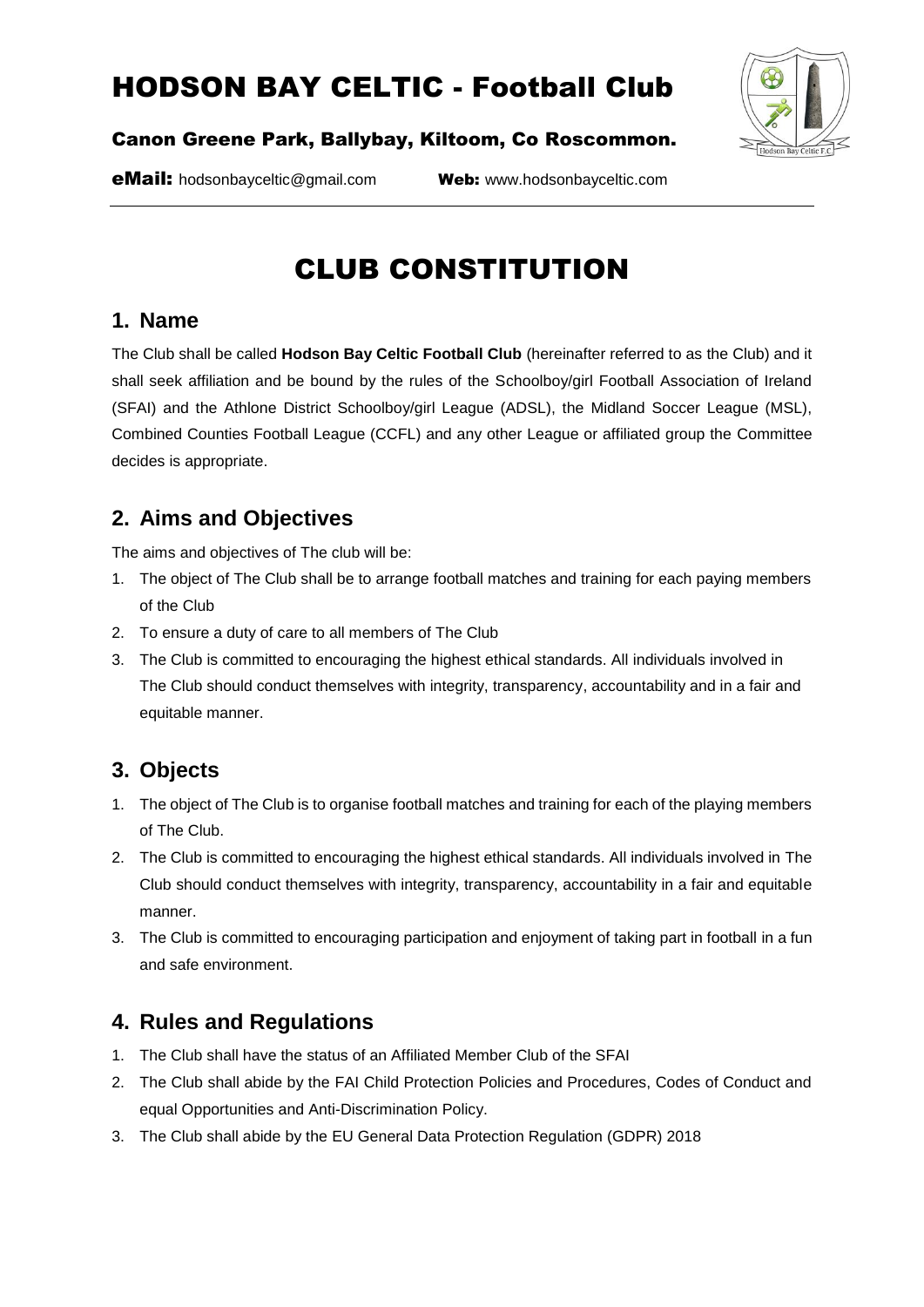

#### Canon Greene Park, Ballybay, Kiltoom, Co Roscommon.

eMail: hodsonbayceltic@gmail.com Web: www.hodsonbayceltic.com

## **5. Membership**

All members will be subject to the regulations of the constitution and by joining The Club will be deemed to accept these regulations and codes of practice that the club has adopted.

- 1. The Club shall consist of the following membership categories:
	- a. Juvenile Player Member.
	- b. Committee Member.
	- c. Coach Member.
	- d. Ordinary Member.
- 2. All Juvenile Player Members shall pay Membership fees as fixed at each AGM. The Club in a General Meeting may also require the Juvenile Members to contribute to the funds by way of a special levy. This shall only be decided in a General Meeting in exceptional circumstances.
- 3. All Parents/Guardians of Juvenile Player members shall also agree to be bound by the policies and codes of conduct set out by The Club. In particular that The Club is run on a voluntary basis almost entirely by the Parents/Guardians of the Player Members themselves. They also agree to contribute of their own time insofar as is possible in order to assist in the running of The Club in any way that they can, always with the knowledge and approval of the Executive Committee.
- 4. All Members joining The Club shall be deemed to accept the terms of this Constitution and any Bye-laws from time to time adopted by The Club. They will also be required to conduct themselves in accordance with The Club's ethical framework, bye-laws and to any sanctions set out therein.
- 5. The Club Secretary shall maintain a Register of Members and applications for Membership shall be in writing to the Executive Committee and Members shall be admitted by the Executive and shall only be refused or expelled on reasonable grounds, such as flagrant disregard of The Club rules and policies.
- 6. All Coaches must be Coach Members of The Club and must be bound by the rules of The Club and its affiliated organisations.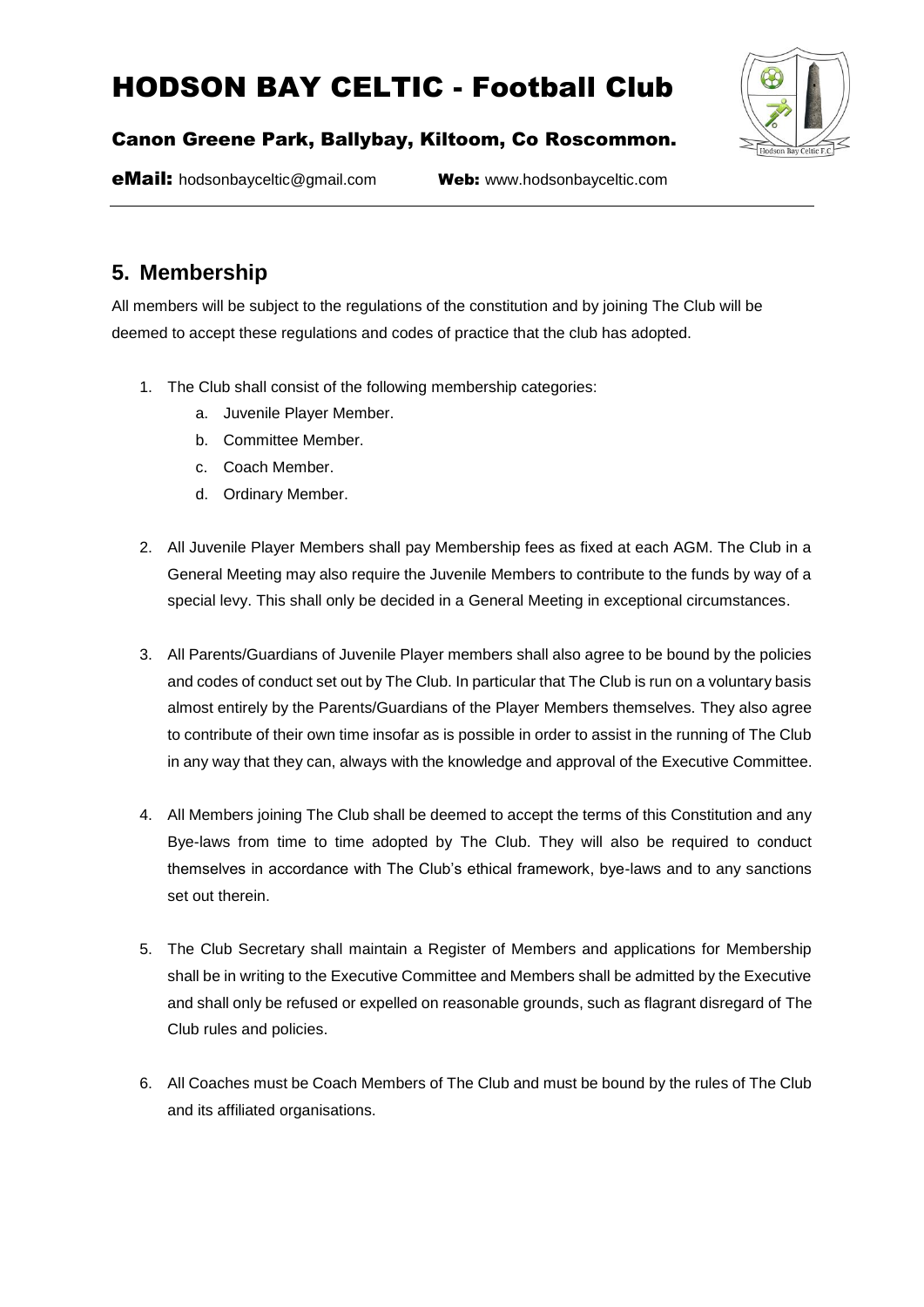

#### Canon Greene Park, Ballybay, Kiltoom, Co Roscommon.

eMail: hodsonbayceltic@gmail.com Web: www.hodsonbayceltic.com

### **6. The Executive Committee**

- 1. The Club Executive Committee shall consist of the following Club Officers:
	- 1. Chairperson
	- 2. Secretary
	- 3. Treasurer
	- 4. PRO
	- 5. Child Welfare Officer
	- 6. Facilities Coordinator
	- 7. Fixtures Coordinator
	- 8. Up to 10 other Ordinary Committee Members

The Club Officers shall all be elected at an AGM and shall all be honorary (no payment will be received).

- 2. All officers will retire each year but will be eligible for re-appointment.
- 3. Committee Officers shall hold office from the date of appointment until the next AGM unless otherwise resolved at a Special General meeting. One Person may hold no more than 2 Officer positions at any one time.
- 4. The Club Executive committee shall be responsible for the management of all the affairs of the Club.
- 5. Decisions of the Club Committee shall be made by simple majority of those attending the Club Committee meeting (or by proxy with written confirmation). The Chairperson of the meeting shall have a casting vote in the event of a tie. Meetings of the Executive shall be chaired by the Chairperson, or in their absence the Treasurer.
- 6. The quorum for the transaction of business of the Committee shall be three.
- 7. The decisions of the meetings shall be recorded in the minute book to be maintained by the Club Secretary. Any Member of The Committee may call a meeting with at least 7 days notice to all of the Club Executive Committee Members.
- 8. The Committee will have powers to appoint sub-committees as necessary and appoint advisers to the Management Committee as necessary to fulfil its business
- 9. The Committee will be responsible for disciplinary hearings of members who infringe the club rules/regulations/constitution. The Committee will be responsible for taking any action of suspension or discipline following such hearings. All concerns, allegations or reports of poor practice/abuse relating to the welfare of children recorded and responded to swiftly and appropriately in accordance with the club's child safeguarding policy.
- 10. Any vacancy which arises between AGM's may be filled by a member proposed and seconded by other Committee Members and approved by a simple majority of the Committee.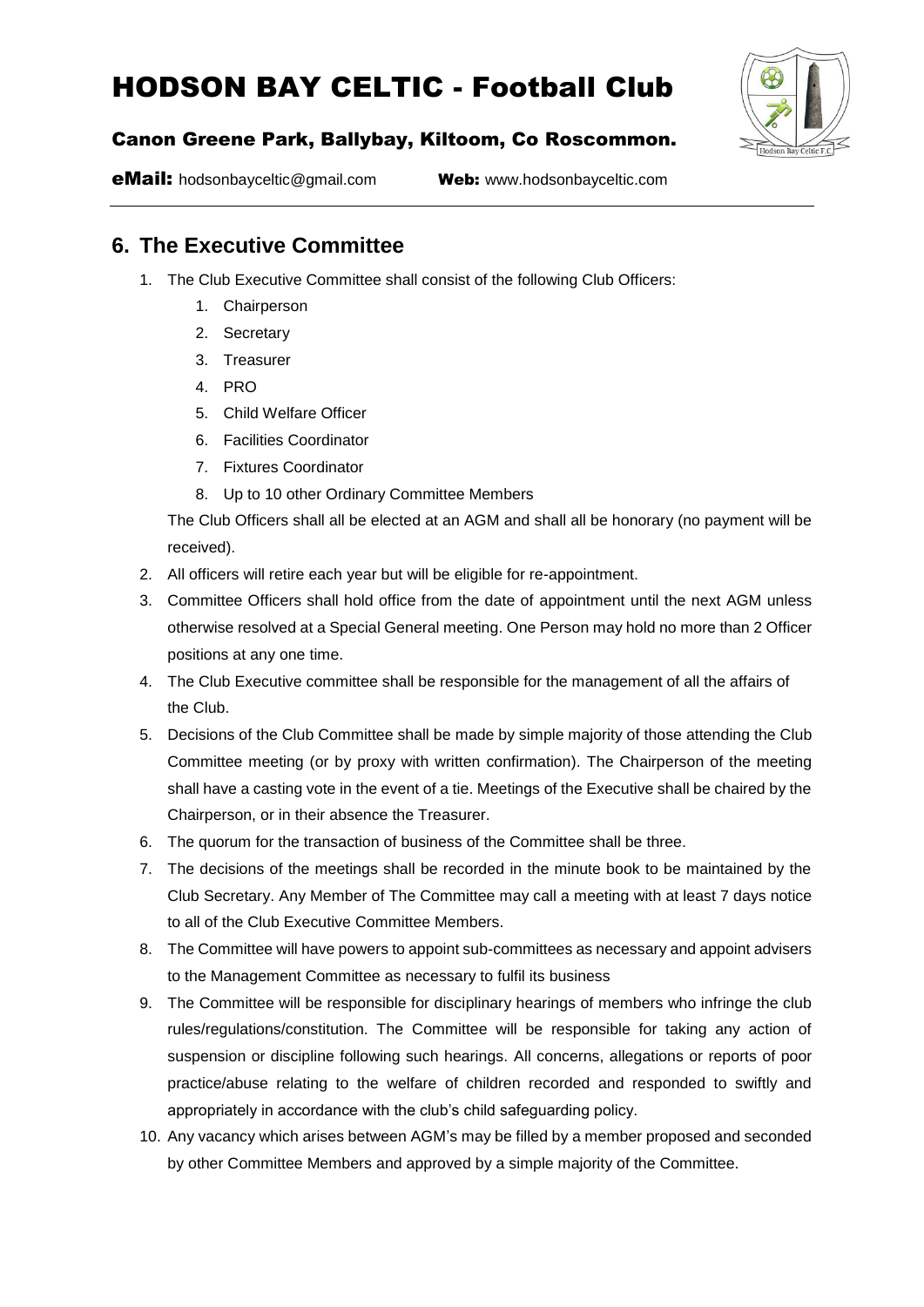

#### Canon Greene Park, Ballybay, Kiltoom, Co Roscommon.

eMail: hodsonbayceltic@gmail.com Web: www.hodsonbayceltic.com

### **7. General Meetings**

- 1. The Club shall hold an Annual General meeting before the start of each season at a time and date to be agreed by the Committee to:
	- a. Approve the minutes of the previous year's AGM.
	- b. Receive reports of Chairperson and Secretary.
	- c. Receive report of the Treasurer and approve the years accounts.
	- d. Elect the Executive Committee.
	- e. Fix the Membership Fees for the coming year.
	- f. Consider any bye-laws or changes to the Constitution.
	- g. Deal with any other relevant business.
- 2. Nominations for the election of Club Officers shall be made and seconded and elected by simple majority of the Members present. Each member shall have one vote.
- 3. An Extraordinary General Meeting may be called at any time by a majority of the Committee or 20% of The Club Members. The quorum for an EGM meeting shall be five. Procedures for Extraordinary General Meetings will be the same as for the AGM.

### **8. Finance**

- 1. The Treasurer shall prepare a statement of the annual accounts of the club to be presented to and accepted by majority vote of the AGM.
- 2. All cheques or payments made by The Club shall be signed by the Treasurer and one of two other Executive Committee Members to be nominated at the AGM
- 3. The financial year of The Club will end at the end of each season
- 4. The Accounts shall be certified by an independent person at the AGM

## **9. Safeguarding Children**

- 1. The Club is committed to safeguarding children and by working under the guidance of the FAI Safeguarding Policies
- 2. Every individual in the club should at all times, show respect and understanding for their rights, safety and welfare, and conduct themselves in a way that reflects the principles outlined in The Club's Code of Ethics and the FAI's Child Safeguarding Statement which has been developed in line with requirements under the Children First Act 2015.